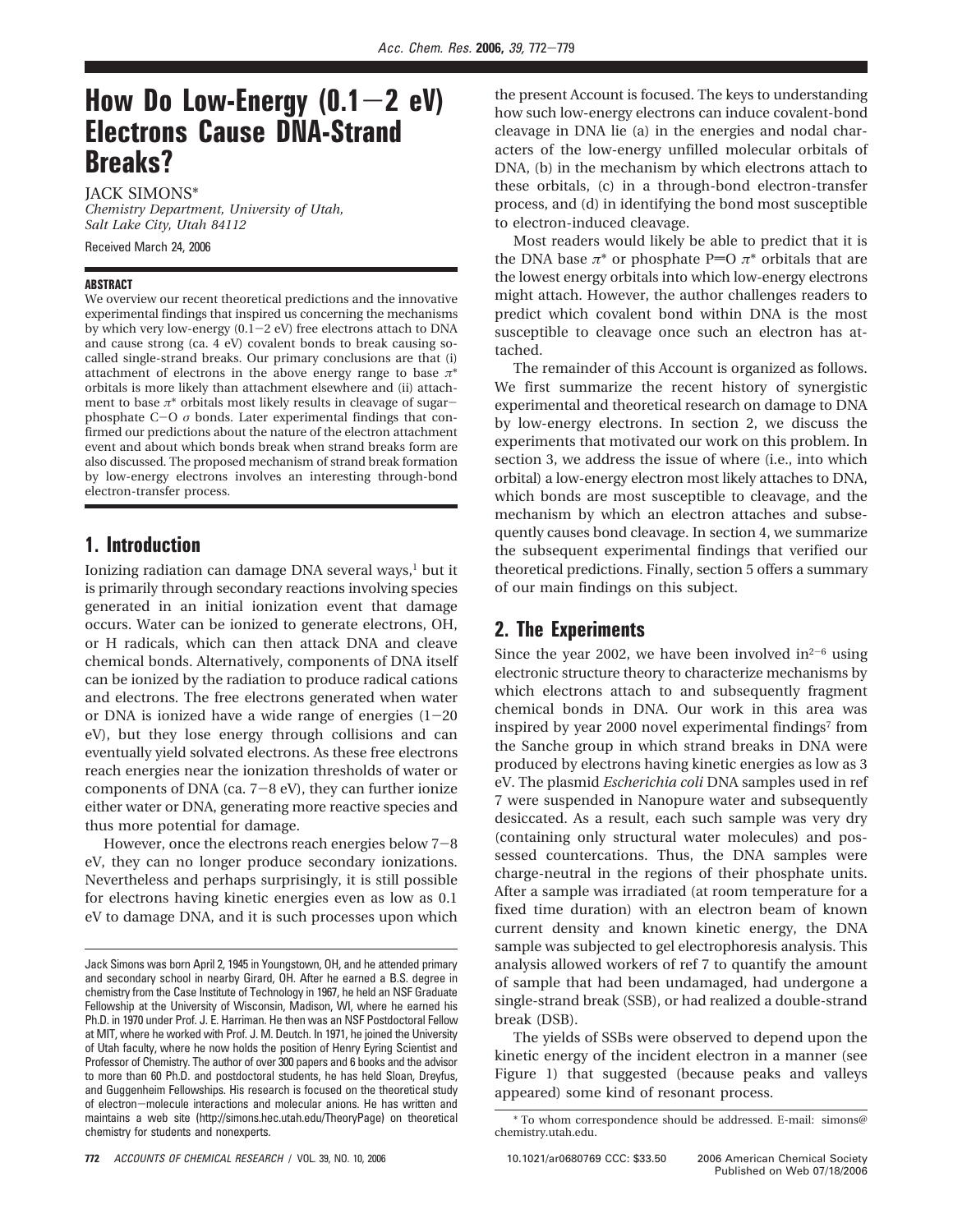

**FIGURE 1.** Yield of SSBs (middle panel) per attached electron as a function of the kinetic energy of the incident electron (Figure 1 of ref 7).

The energies at which the peaks in the SSB plots occurred suggested7 that the SSB is initiated by electrons attaching to the  $\pi^*$  orbitals of the DNA bases to form socalled core-excited resonance states. These states arise when an electron is captured by an electronically excited state. In the case at hand, an electron attaches to a base *π*\* orbital and loses energy by simultaneously exciting another electron from a  $\pi$  to a  $\pi^*$  orbital. This can be thought of as involving the following process:  $e^- + \pi^2 \rightarrow$ *π*<sup>1</sup>*π*\*2.

When the author first read ref 7, he wondered why SSBs were not observed below 3 eV. The Burrow group<sup>8</sup> had shown that electrons of even lower energies attach, with cross-sections near 1 Å<sup>2</sup>, to  $\pi^*$  orbitals of the bases of DNA to form so-called shape resonance anions. In contrast to the core-excited resonances in which an electron attaches and excites another electron, in a shape resonance, an electron attaches but no further electronic excitation occurs. Therefore, although the Burrow data indicated that all DNA bases have shape-resonance states lying considerably below (e.g.,  $0.1-2$  eV as shown in Figure 2) the threshold in Figure 1, no SSBs were reported below 3 eV in ref 7. This lead us to wonder whether shape resonances were simply too low in energy to cause SSBs. However, we noted that experimental limitations in ref 7 would not allow those experiments to detect strand breaks that might occur below ca. 3 eV. Therefore, we decided to explore whether even lower energy electrons than used in ref 7 could induce strand breaks in DNA by forming shape rather than core-excited resonances.

Before moving on to discuss the series of theoretical studies that we undertook, it is appropriate to mention other recent experimental findings that contributed to the "big picture" analysis of how and where bond cleavages



**FIGURE 2.** Electron transmission spectra of the four DNA bases showing the energies (vertical lines) at which the low-energy *π*\* orbitals occur (Figure 1 of ref 8).



**FIGURE 3.** DNA bases thymine and cytosine showing the  $N_1$ nitrogen atom that bonds to a deoxyribose (sugar) fragment in DNA (and, for thymine, to a sugar in thymidine).

can be induced in DNA by low-energy electrons. Although there have been a large number of experiments involving electrons and DNA fragments, only a fraction of them have used electrons in the energy range of interest in the present work. To retain our focus on energies below ca. 3 eV, we will now discuss primarily the experiments in this energy range that guided our thinking.

In 2005, the Illenberger and Märk groups<sup>9</sup> collaborated to show that all of the bases of DNA can attach electrons at energies below 3 eV and lose a hydrogen atom to produce a base anion:  $B + e^- \rightarrow (B - H)^- + H$ . Moreover, they showed for thymine (see Figure 3) that the loss of an H atom from the  $N_1$  position (the nitrogen bonded to the deoxyribose in DNA) is favored [because of the high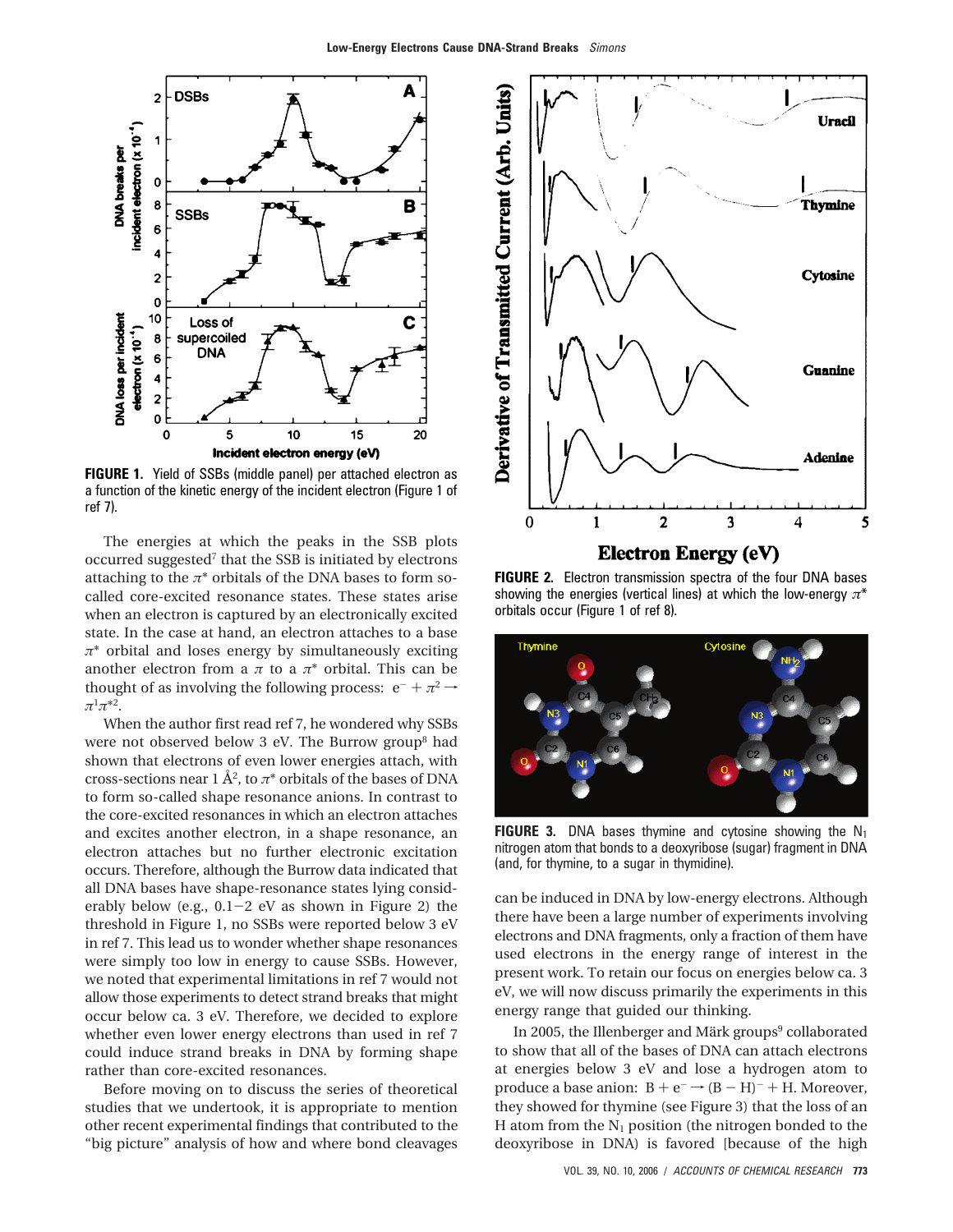

**FIGURE 4.** Sugar-phosphate-sugar fragment considered in ref 13 showing the 3′- and 5′-bond cleavages studied (redrawn figure from ref 13).

electron affinity (EA) of the nitrogen radical generated by cleaving this bond].

In 2004, the Märk group showed<sup>10</sup> that the yield for the loss of H atoms (both  $N_1$  and  $N_3$ ) from cytosine and thymine (to produce the corresponding base anions) peaked for electron energies near  $1.1-1.5$  eV. This suggests that base  $\pi^*$  orbital attachment is likely involved because some of these  $\pi^*$  orbitals have energies in this range (see Figure 1). Also in 2004, the Illenberger group showed<sup>11</sup> that thymidine fragments to produce a sugar radical and thymine anion when exposed to electrons having energies as low as 3 eV, and the Sanche group<sup>12</sup> also in 2004 studied cleavage of the thymine-sugar N-C bond in thymidine but with higher energy electrons.

Finally, the Sanche group has considered $13$  the possibility that low-energy electrons can attach to the  $P=O$ *π*\* orbital of a phosphate group and produce cleavage of either the 3' or 5' sugar-phosphate  $C-O \sigma$  bond (see Figure 4).

The above body of data suggests that DNA bases can attach electrons in the  $1-3$  eV range and that cleavage of some of the covalent bonds of bases can result. The most likely attachment sites are the base  $\pi^*$  and phosphate P=O *π*\* orbitals, and the bonds that had been suggested to cleave include base N-H bonds, the  $N_1-C$  thymine-sugar bond, and phosphate-sugar 3′ and 5′ <sup>O</sup>-C bonds. We, therefore decided to (i) consider electron attachment to either base  $\pi^*$  or phosphate P=O  $\pi^*$  orbitals to form shape-resonance anions and (ii) determine the energy barriers (if any) needed to cleave base N-H, base-sugar  $N_1-C$ , and sugar-phosphate C-O bonds. Our efforts along these lines form the focus of the remainder of this Account.

#### **3. Which Bonds Are Broken and Why?**

**3.1. Our DNA Fragments.** In each of our studies, we examined a fragment of DNA using ab initio electronic structure methods to determine which bond(s) would be



**FIGURE 5.** Two of the DNA fragments studied in refs 2-6 (see the text for an explanation).

most susceptible to cleavage when an electron is attached to a low-energy base  $\pi^*$  orbital or a P=O  $\pi^*$  orbital. The fragments included (a) the cytosine (C)-sugar-phosphate fragment shown in Figure 5a, (b) an analogous fragment with cytosine replaced by thymine (T), (c) the fragment containing three  $\pi$ -stacked C bases shown in Figure 5b, and (d) the sugar-phosphate-sugar fragment shown in Figure 4.

**3.2. Our Findings.** The most important conclusions of our efforts<sup> $2-6$ </sup> are that (a) attachment of electrons in the 0.1-2 eV range (into C or T  $\pi^*$  orbitals) to form shape resonances can produce covalent-bond cleavages, (b) a sugar-phosphate  $C-O \sigma$  bond is the bond whose cleavage requires surmounting the lowest barrier, (c) cleavage of base-sugar  $N_1$ –C bonds can also occur (as demonstrated experimentally in refs 11 and 12), but this requires surmounting a larger barrier than for the sugar-phosphate C-O bond, (d) cleavage of base  $N_3$ -H bonds can occur14 (as demonstrated experimentally in refs 9 and 10),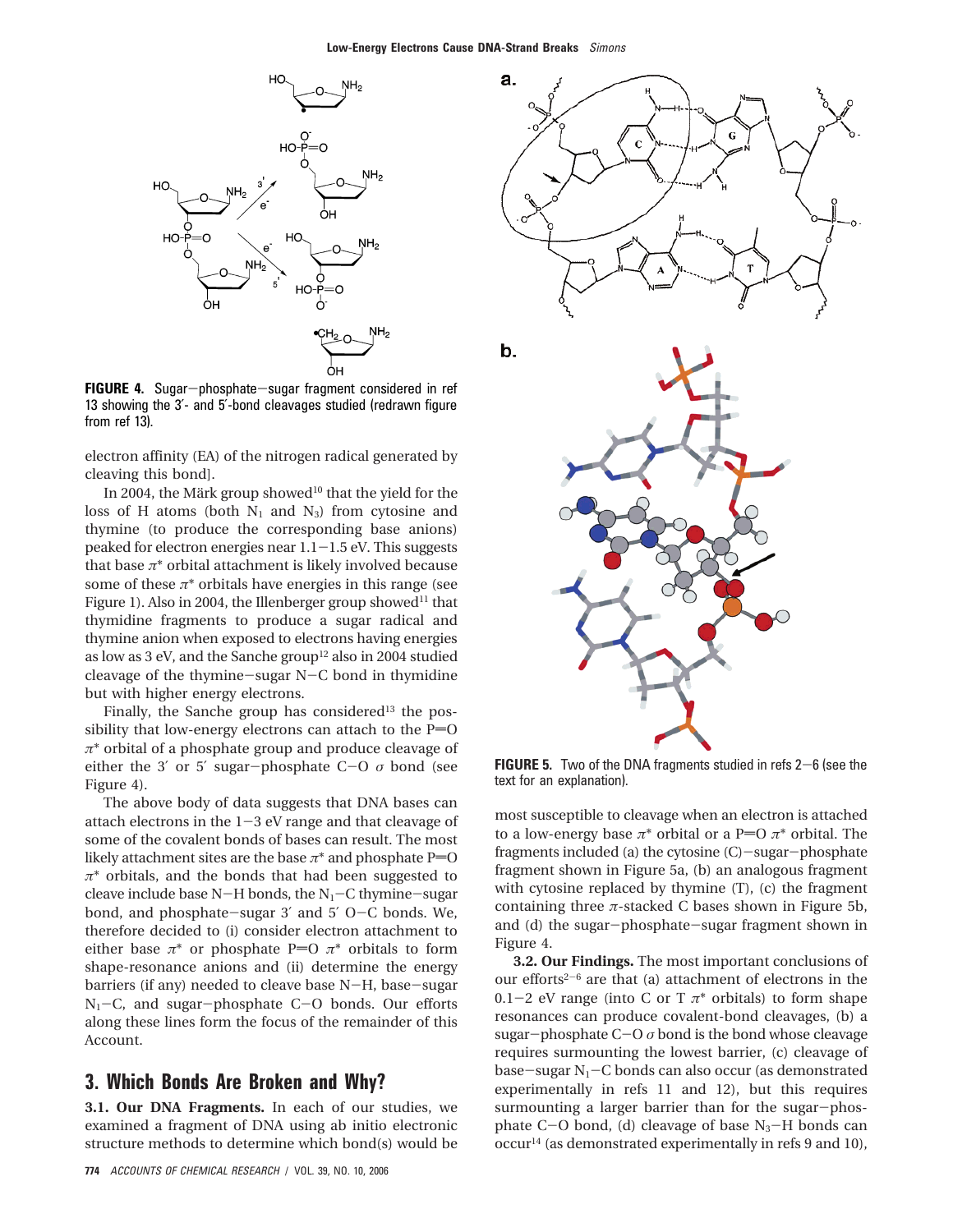

**FIGURE 6.** Energies of the neutral ( $\bullet$  and  $\bullet$ ) and cytosine  $\pi^*$ attached anionic ( $\circ$  and  $\vee$ ) cytosine-sugar-phosphate DNA fragment of Figure 5a versus the sugar-phosphate  $C-0$  bond length (in angstroms) in the absence of any solvation (top two plots) and with the solvation characterized by the dielectric constant  $\epsilon = 78$ (bottom two plots) (Figure 2 of ref 2).

but a high barrier must be surmounted to do so, (e) the thermodynamic driving force that causes the sugarphosphate C-O bond to have the lowest barrier is the huge (ca. 5 eV) EA of the phosphate radical, and (f) electron attachment to the P=O  $\pi^*$  orbital requires electrons of higher energy  $(>2$  eV) than for attachment to base *π*\* orbitals.

**3.3. Mechanism for C-O,**  $N_1$ **-C, and N-H Cleavage.** To understand how electrons having kinetic energies of 0.1-2 eV can fragment a 4 eV strong  $C-O \sigma$ , we show in Figure 6 energy profiles for the neutral and electronattached cytosine-sugar-phosphate fragment as functions of the sugar-phosphate C-O bond. The general shapes and characteristics of these plots are characteristic of what we found for all of the bonds studied in refs 2-<sup>6</sup> (except, of course, the energy barriers vary among the bond types).

Let us focus on the top two plots in Figure 6, which relate to the fragment shown in Figure 5a in the absence of any solvation (as appropriate to the dry-DNA experiments of ref 7). The first thing to note is that the electronattached anion lies ca. 1 eV above the energy of the neutral fragment at the equilibrium C-O bond length of the neutral (near 1.45 Å). This reflects the fact that it is endothermic by ca. 1 eV to place an electron into this cytosine *π*\* orbital to form the shape resonance. The second issue to understand is what causes the profile of the anion to have a barrier, while the profile of the neutral fragment rises monotonically (eventually producing homolytic cleavage products at larger *R*), and what determines how steeply the anion curves fall at large *R*. Understanding the origin of the shape of the anion curve lies at the heart of understanding our proposed mechanism of SSB formation; therefore, let us now carefully explain the key ingredients.



**FIGURE 7.** Qualitative depictions of how the energies of a neutral DNA fragment, a fragment with an electron in a base *π*\* orbital, and a fragment with an electron in a  $(C-0, N_1-C)$ , or  $N-H$ )  $\sigma^*$  orbital vary as the  $C-0$ ,  $N_1-C$ , or N-H bond is elongated.

In Figure 7, we show a qualitative depiction of three so-called diabatic energy profiles that arise in describing cleavage of the sugar-phosphate C-<sup>O</sup> *<sup>σ</sup>* bond (as well as the  $N_1-C$  or N-H bond). The curve labeled neutral shows how the energy varies as any of these *σ* bonds are elongated in the absence of an attached electron and is a depiction of the homolytic cleavage of the corresponding *σ* bond.

The curve labeled  $\pi^*$  anion shows how the energy of the DNA fragment varies as the  $\sigma$  bond is elongated if the attached electron is constrained to remain in the *π*\* orbital. We can effect such a constraint when carrying out our calculations by insisting that the orbital occupation of the appropriate  $\pi^*$  orbital is unity; this is how one constructs these diabatic potential energy profiles. Finally, the curve labeled *σ*\* anion shows how the energy of the DNA fragment varies if the attached electron is placed into the C-O,  $N_1$ -C, or N-H  $\sigma^*$  orbital.

What do the three energy profiles in Figure 7 have to do with the two profiles shown in the top of Figure 6? The curve labeled neutral in Figure 7 corresponds directly to that given in the  $\bullet$  in Figure 6; both detail the homolytic cleavage of a  $\sigma$  bond. The curve shown by  $\circ$  in Figure 6 arises from configuration interaction (CI) between the diabatic *π*\* anion and *σ*\* anion curves of Figure 7. The true lowest-energy electron-attached (anion) state in Figure 6 has dominant *π*\* character for *R* ranging up to ca. 1.89 Å and dominant *σ*\* character for *R* greater than ca. 2.0 Å. That is, the  $\pi^*$  and  $\sigma^*$  anion states whose diabatic energy profiles are shown in Figure 7 mix or combine to form the true (adiabatic) electron-attached state whose energy profile is shown in  $\circ$  in Figure 6.

This CI mixing is what allows the electron to migrate from the base (or P=O)  $\pi^*$  orbital, where it initially attaches in the electron-DNA collision, to the C-O,  $N_1$ -C, or N-<sup>H</sup> *<sup>σ</sup>*\* orbital. Once the electron occupies the *<sup>σ</sup>*\* orbital, cleavage of the corresponding *σ* bond is prompt because the energy profile of the *σ*\* anion state is repulsive.15 To illustrate the evolution of the nature of the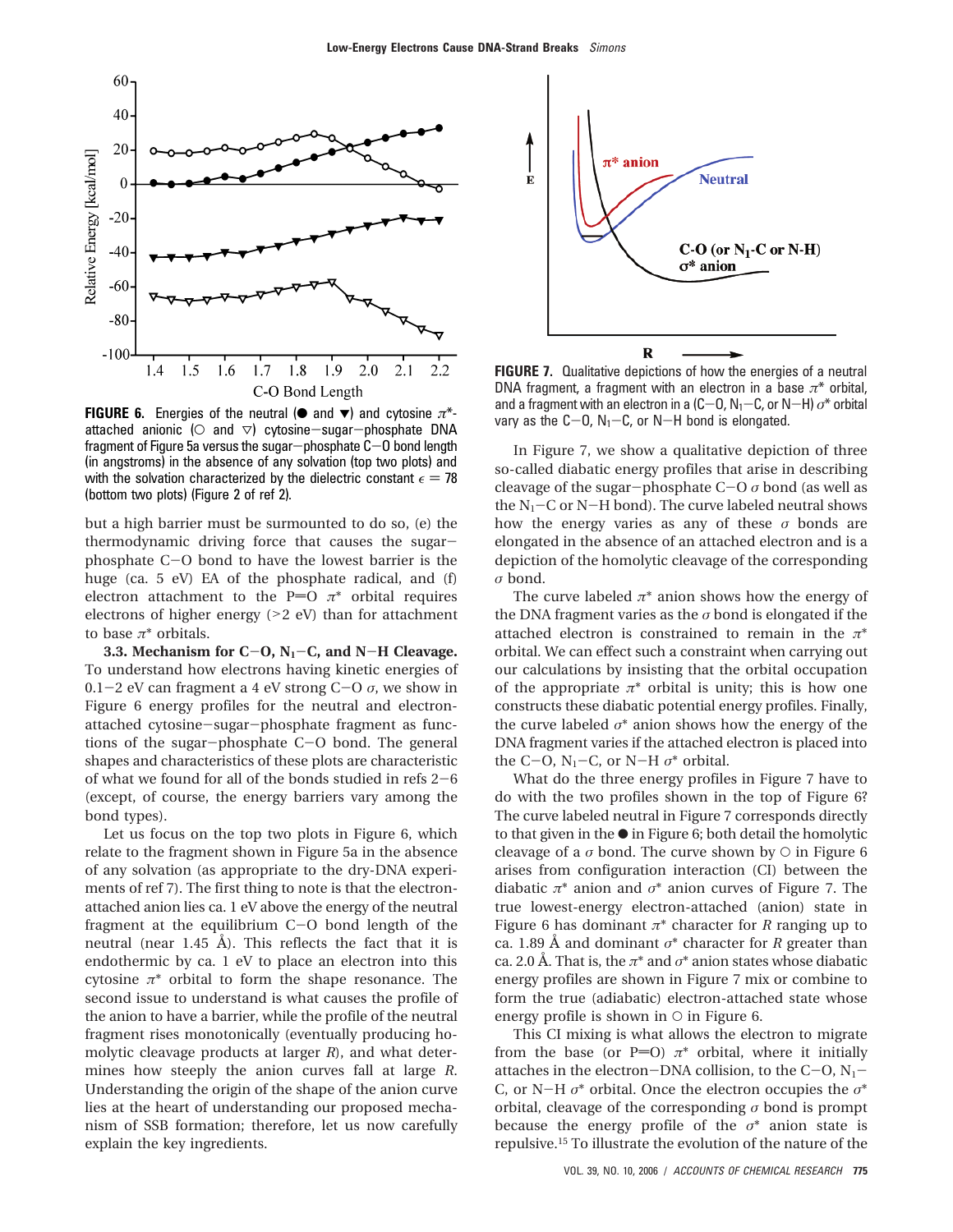

**FIGURE 8.** Singly occupied molecular orbital of cytosine-sugar-phosphate (left) when the attached electron is dominantly in the base *<sup>π</sup>*\* orbital (top) or dominantly on the sugar-phosphate *<sup>σ</sup>*\* orbital (bottom) and of sugar-phosphate-sugar (middle and right) when the electron is in the P=0  $\pi^*$  orbital (bottom) or in the sugar-phosphate 3' (right top) or 5' (middle top)  $\sigma^*$  orbital.

anion as these  $\sigma$  bonds move, we show in Figure 8 the adiabatic state of the anion as the sugar-phosphate C-<sup>O</sup> bond is elongated in either a base-sugar-phosphate fragment or a sugar-phosphate-sugar fragment.

We should note that our perspectives on mechanistic issues surrounding how electrons cause these *σ* bonds to break in DNA have evolved between 2002 when our first paper2 appeared and the present. This evolution arose as our simulations uncovered new information and through close collaboration with experimentalists who have been studying electron-molecule interactions.

What then happens when an electron having  $0.1-2$  eV of energy strikes DNA to cause a bond cleavage? First, the electron must attach, and it is to the base  $\pi^*$  or phosphate P= $0 \pi^*$  orbitals that attachment can occur in this energy range. Our studies do not address the dynamics of this electron-attachment process. We have only established the energies of the base  $\pi^*$  and phosphate P=O  $\pi^*$  anion states and obtained the corresponding *π*\* orbitals in our work; we have also established the energies and orbitals of the C-O, N-C, or N-H  $\sigma^*$  anion states. We carry out such ab initio calculations at a range of C-O (or N-C or <sup>N</sup>-H) distances to generate neutral, *<sup>π</sup>*\*, and *<sup>σ</sup>*\* energy profiles such as shown in Figures 6 and 7. Because the anion states are metastable rather than electronically stable, we have had to use special techniques in which we artificially stabilize the anion states by increasing the nuclear charges (by fractional amounts  $\delta q$ ) of the atoms over which the attached electron is delocalized. Computing the anion-neutral energy gap as a function of *<sup>δ</sup><sup>q</sup>* and extrapolating these energies to  $\delta q \rightarrow 0$ , we arrive at our

prediction of the energy of the metastable anion. Details on this charge-stabilization technique are given in ref 3, but it is important to note that it provides only an estimate of the centroid energy of the anion. Because such states are metastable, their states are Heisenberg-broadened; therefore, their energies must be characterized by a centroid and a width. Typical widths for *π*\* shape resonances are 0.5 eV and >1 eV for *<sup>σ</sup>*\* shape resonances.

Having used the above methods to compute, for example, the energy profiles in Figure 6, we suggest that there are two ways that the bond cleavage might occur. First and as we described in our work to date,  $2-6,14$  thermal vibrational motions cause the C-O bond to vibrate about its equilibrium bond length of ca. 1.45 Å. If an electron having kinetic energy near 1 eV strikes the cytosine moiety when the  $C-O$  bond length is shorter than ca. 1.8 Å, it can enter one of the  $\pi^*$  orbitals of this base and form the metastable  $\pi^*$  state. Then, if the C-O bond has enough time (the electron may detach in ca.  $10^{1-4}$  s) to move to 1.85 Å, the attached electron can adiabatically migrate (as illustrated in Figure 8) from the  $\pi^*$  orbital to the sugarphosphate  $C-O \, \sigma^*$  orbital, after which the  $C-O$  bond promptly breaks. Alternatively, the C-O bond may already be elongated (by vibrational motion) to near 1.85 Å when the incident electron strikes and attaches to form a mixed *π*\*/*σ*\* anion. In both cases, the anion lies ca. 1 eV above the neutral and the energy required to stretch the  $C-O$ bond is the same because the neutral and anion surfaces are nearly parallel along the C-O coordinate in this range. Analogous steps were predicted to occur when an electron attaches to a base  $\pi^*$  orbital and a base-sugar N<sub>1</sub>-C or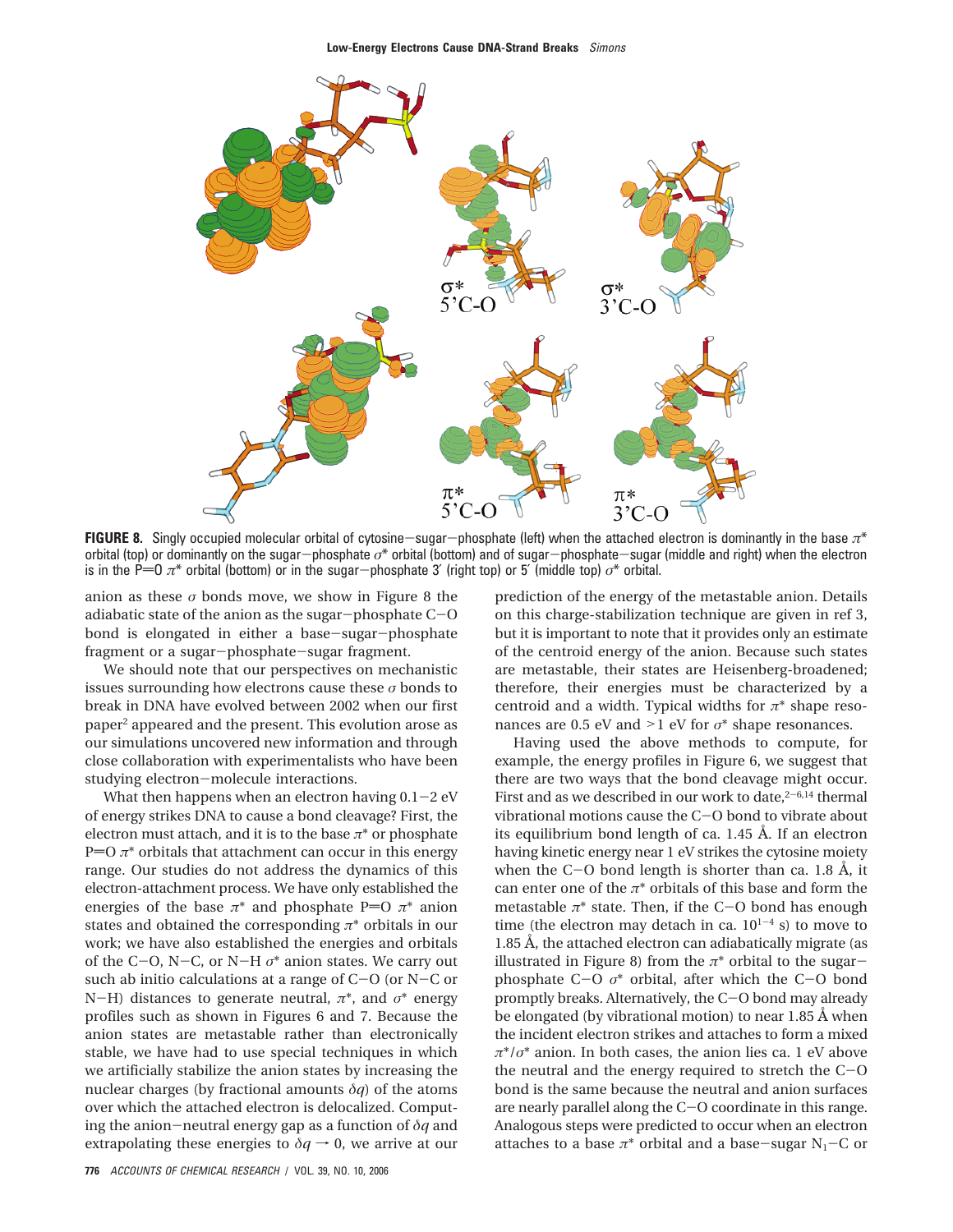base N-H bond is broken or when an electron attaches to a P= $O \pi^*$  orbital and a sugar-phosphate (3' or 5') bond is cleaved.

Another interesting possibility but one that experiments have not yet been able to probe is that thermal vibrational excitation of the neutral may be sufficient to access C-<sup>O</sup> distances of  $1.90-1.95$  Å. Then, an electron with energy below 1 eV (near 1.9 Å) could attach, or (near 1.95 Å) exothermic electron attachment might take place (e.g., by exciting other vibrational modes) to form an anion state that subsequently undergoes C-O bond cleavage. Although this mechanistic alternative would require more vibrational excitation of the C-O bond and could involve lower energy electrons, present experimental limitations (e.g., electron energy range limits and control of C-<sup>O</sup> vibrational populations) do not allow us to yet test its validity.

**3.4. Estimating Rates.** To illustrate how we estimated the rates of  $C$ -O,  $N_1$ -C, and N-H bond cleavage based on the first mechanistic model discussed above, let us again use the data shown in Figure 6. We obtain rates by multiplying the C-O vibrational frequency (ca.  $10^{13}$  s<sup>-1</sup>) by the equilibrium Boltzmann probability

$$
P = \exp(-E^* / kT) / q \tag{1}
$$

that the C-O bond is stretched enough (either before or after electron attachment) to reach the barrier (of height  $E^*$ ) on the energy profile of the anion near  $R = 1.85 \text{ Å}$  in Figure 6. The symbol  $q$  in eq 1 is the vibrational partition function for the C-O stretching mode. The barrier heights  $E^*$  found<sup>2-6</sup> when electrons are attached to cytosine or thymine ranged from 0.2 to 1 eV, depending upon the energy, within the Heisenberg broadened shape resonance, the electron possesses. As a result, the estimated  $T = 298$  K (as in ref 7) C-O bond cleavage rates range from  $10^{10}$  to  $10^{-4}$  s<sup>-1</sup>. Because the autodetachment rate of a  $\pi^*$  shape resonance is expected to be near  $10^{14}$  s<sup>-1</sup>, our bond cleavage estimates suggested that at most 1 in <sup>104</sup> nascent *<sup>π</sup>*\* anions will undergo C-O bond rupture. We should emphasize that uncertainties of  $0.1-0.2$  eV in our computed barrier heights exist. Therefore, it is probably best to conclude that rates of passage over barriers on the  $\pi^*/\sigma^*$  surfaces may be consistent with observed strand-break yields, but uncertainties in the energy barriers do not allow us to make quantitative such comparisons.

**3.5. Which Bonds Cleave?** To predict the relative rates at which sugar-phosphate C-O, base-sugar  $N_1$ -C, and base N-H bond break, we needed to compute the energy profiles for all of these bonds to obtain data analogous to that shown in Figure 6. In refs  $2-6$ , we did so, and an example of another profile is shown in Figure 9 for attachment of a 0.8 eV electron to a *<sup>π</sup>*\* orbital in a thyminesugar-phosphate model system to cleave the  $N_1-C$  bond.

When Figures 6 and 9 are compared, it is clear that the barrier to cleavage of the sugar-phosphate C-O bond is considerably lower than that for  $N_1-C$  bond cleavage. Likewise, we found<sup>14</sup> that the barrier for breaking a base  $N_3$ –H bond is higher than the C–O barrier. It is through



**FIGURE 9.** Energy profile for the neutral  $(\blacksquare)$  and anion  $(\square)$  thyminesugar-phosphate unit as a function of the thymine-sugar  $N_1-C$ bond length (Figure 7 of ref 5).

such barrier-height determinations that we were able to predict which bonds would break at the highest rates in DNA. As a result, we predicted that it is the sugarphosphate C-O bonds that have the lowest barriers to cleavage and thus are expected to cleave at the highest rates in DNA. Thus, we suggested that SSBs induced by electrons in the  $0.1-2$  eV range that attach to form shaperesonance anions arise (predominantly) from cleaving backbone sugar-phosphate C-<sup>O</sup> *<sup>σ</sup>* bonds.

Why is it that the barrier toward cleaving the sugarphosphate C-O bond is the lowest? To understand the answer, let us return to Figure 7. A primary difference among cleaving sugar-phosphate  $C$ -O, base-sugar  $N_1$ -C, and base  $N_3$ -H bonds arises in the electron affinities of the radical species generated upon such bond fragmentation. The oxygen site of the phosphate radical generated when the C-O bond breaks has an EA of ca. 5 eV, whereas the nitrogen-centered radicals generated in  $N_1-C$  or N-H bond cleavage have EAs of only ca. 3.5 eV. As a result, the large-*R* asymptote of the *σ*\* anion curve in Figure 7 lies much lower in the C-O bond cleavage case than in the other cases. Hence, it is the huge EA of the phosphate site that provides the thermodynamic driving force for breaking the  $C-O$  bond and is the reason that the *σ*\* anion branch of the electron-attached curve in Figure 6 descends steeply at large *R* and crosses the *π*\* anion branch with such a low barrier.

**3.6. Do the Electrons Attach to Phosphate** *π***\* Orbitals?** As mentioned earlier, we also considered the sugarphosphate-sugar fragment shown in Figure 4. We did this not only to consider the barriers to breaking a 3′ or 5′ sugar-phosphate C-O bond but also to determine what kinetic energy an electron would have to have to attach to the phosphate P=O  $\pi^*$  orbital. In Figure 10, we display the neutral, P=O  $\pi^*$  anion, and 3' and 5' C-O  $\sigma^*$  anion energy profiles that we obtained using the chargestabilization method<sup>3</sup> discussed earlier.

These data show that vertical attachment of an electron to a P=O  $\pi^*$  orbital requires an electron of kinetic energy near 2 eV. Because the DNA bases have *π*\* orbitals (see Figure 2) in the  $0.1-2$  eV range, we concluded that electrons below ca. 2 eV probably attach only to base *π*\*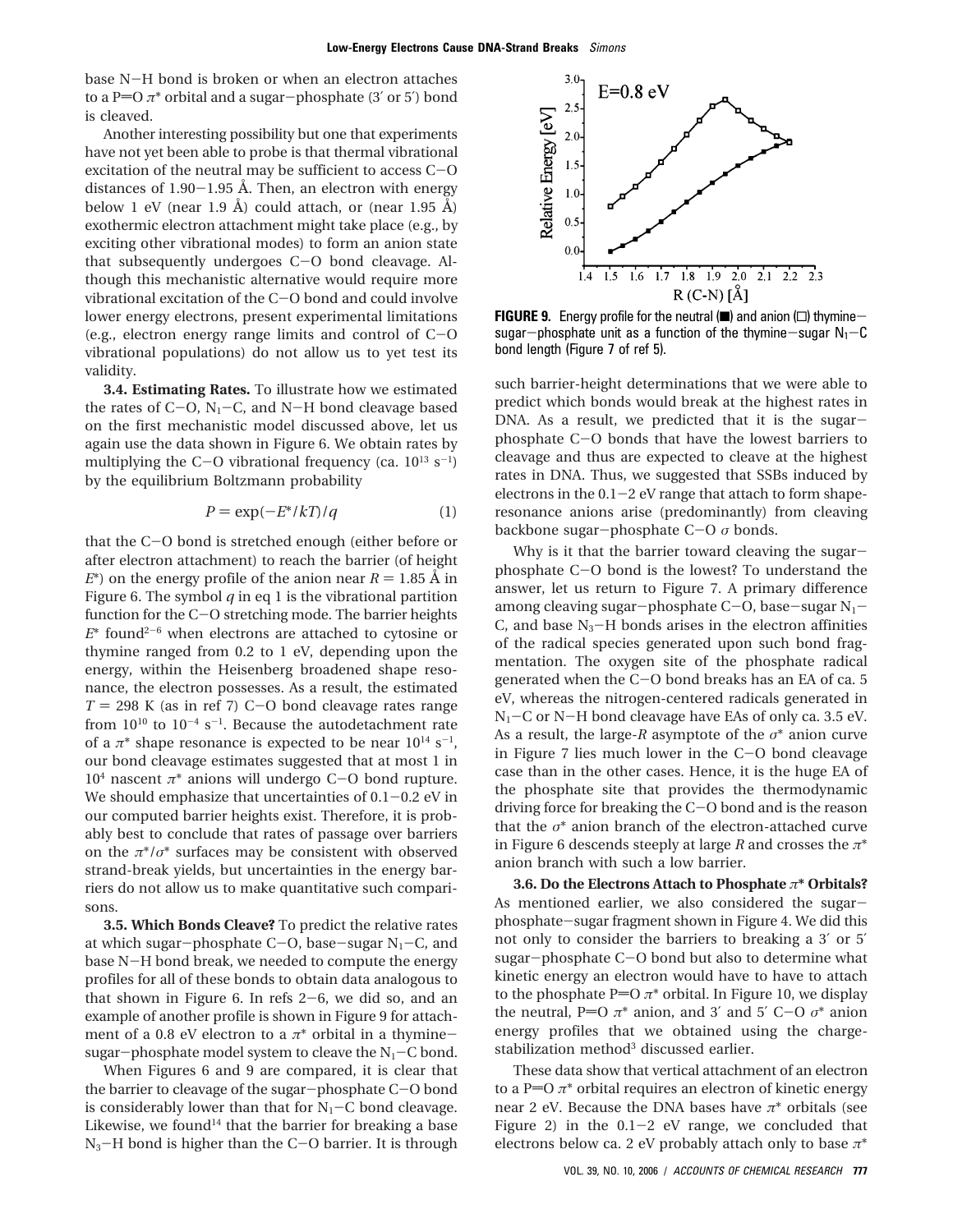

**FIGURE 10.** Energies of the neutral, *π*\*-attached anion, and *σ*\* attached anion as functions of the  $3$ '-C-O (top) and  $5$ '-C-O (bottom) <sup>C</sup>-O bond lengths (Figure 3 of ref 5).

orbitals, but electrons with energy exceeding 2 eV could attach either to base  $\pi^*$  or to P=O  $\pi^*$  orbitals.

In summary, our series of theoretical simulations allowed us to predict that, for electrons in the  $0.1-2$  eV range, SSBs are most likely be formed when (a) an electron enters a low-lying *π*\* orbital of a DNA base to form a shape resonance, after which (b) a through-bond electrontransfer event occurs if the sugar-phosphate C-<sup>O</sup> *<sup>σ</sup>* bond is elongated (e.g., through normal thermally activated vibrational motions) to near 1.85 Å, allowing for a barrier to be surmounted and *π*\*/*σ*\* configuration interaction to take place, (c) producing a  $\sigma^*$ -attached anion that promptly fragments to yield a carbon radical and a (very stable) phosphate-site anion.

For electrons above 2 eV, SSB formation can also involve attachment to P=O  $\pi$ <sup>\*</sup> orbitals followed by passing over a barrier (see Figure 10) to cleave the 3′ or 5′ sugarphosphate C-O bond. Finally, the primary reason underlying the preference for sugar-phosphate C-O bond cleavage is the huge EA of the phosphate radical.

### **4. Experimental Verifications**

After our studies suggesting that shape resonances could induce sugar-phosphate C-O strand breaks in DNA, new measurements<sup>16</sup> were carried out in a collboration of the



**FIGURE 11.** Yield of DNA-strand breaks as a function of the electron kinetic energy showing SSBs occurring in the  $0.1-2$  eV range (Figure 1 of ref 16).

|                     |      | $C \nmid p \nmid G \nmid p \nmid T \nmid p \nmid A$       |             |      |
|---------------------|------|-----------------------------------------------------------|-------------|------|
| Phosphate           |      | 0.23 0.29 0.11 0.19 0.19 0.20                             |             |      |
| base release $0.27$ |      | n                                                         | $0.12 -$    | 0.35 |
| total               | 0.50 | 0.40                                                      | 0.50        | 0.55 |
|                     |      | $G \nvert p \nvert C \nvert p \nvert A \nvert p \nvert T$ |             |      |
|                     |      | Phosphate 0.27 0.11 0.22 0.16 0.23 0.31                   |             |      |
|                     |      | base release $0.22 \qquad 0.03$                           | 0.11        | 0.35 |
| total               |      | $0.49$ 0.36                                               | $0.50$ 0.66 |      |
| ---------           |      |                                                           |             |      |

**FIGURE 12.** Data (Scheme 1 of ref 17) showing the yields of the sugar-phosphate bond cleavage determined by chemical analysis of the products formed when CGTA and GCAT oligomers were exposed to electrons.

Sanche and Burrow groups at even lower electron kinetic energies and strand breaks were indeed observed as Figure 11 illustrates.

This shows that we were correct in predicting that shape resonances induce SSBs.

In ref 16, it was also shown that the shape of the strandbreak yield plot of Figure 11 could be simulated by superposing the energy dependence of the electron attachment cross-sections of the four DNA bases (assuming an equal distribution of the four bases in the DNA sample used in ref 16). This observation provides further evidence supporting our claim that it is primarily to the base  $\pi^*$ and not the phosphate P= $O \pi^*$  orbitals that attachment occurs.

Finally, a more recent experimental result of Sanche<sup>17</sup> offers support to our prediction that it is primarily the backbone sugar-phosphate C-O bonds that are cleaved in shape-resonance-induced SSBs. In these experiments, oligonucleotide tetramers (CGTA and GCTA) were exposed to electrons after which the chemical identities of the products of irradiation were determined by high-pressure liquid chromatography. These experiments (see Figure 12) show primarily cleavage of the phosphodiester (sugar